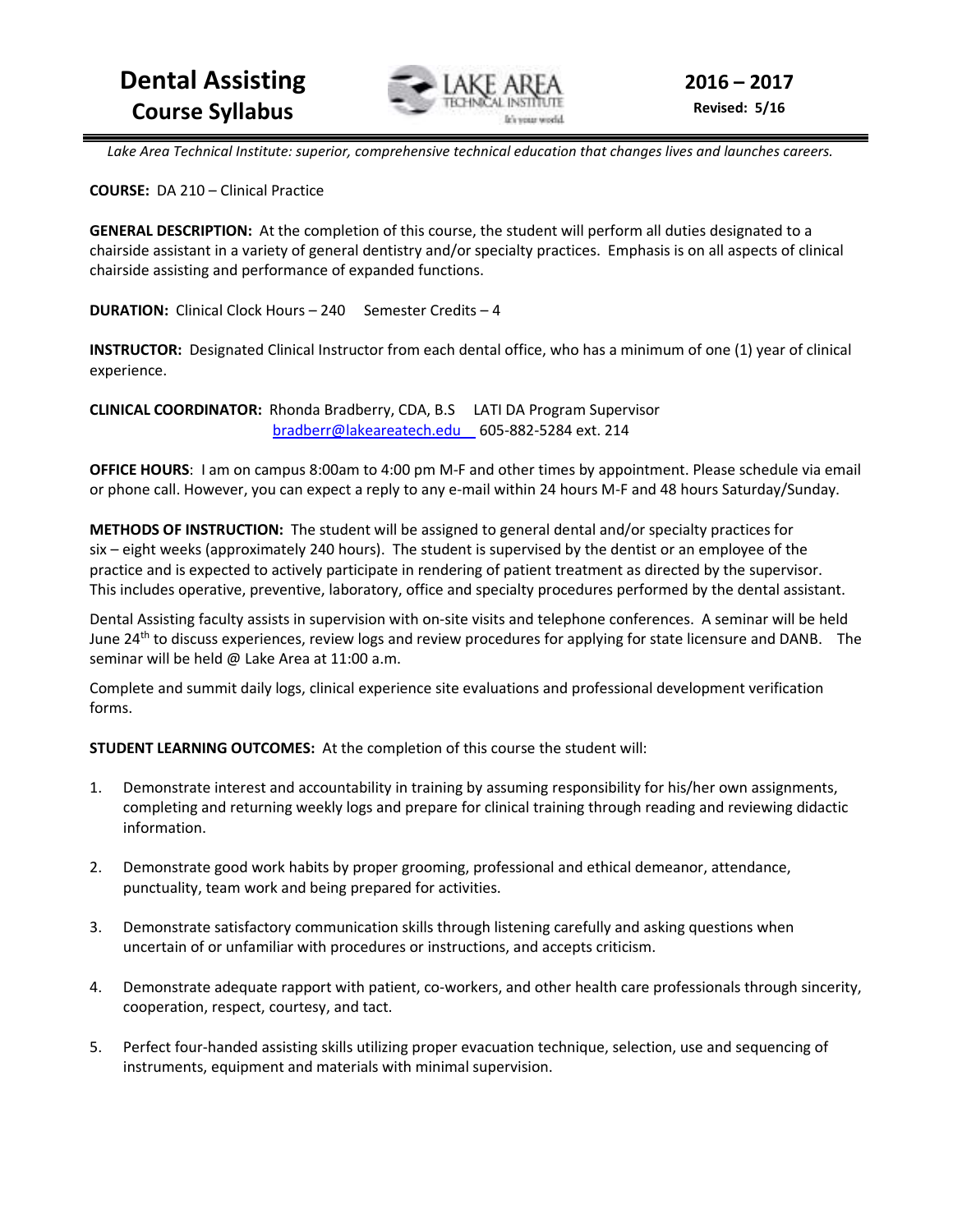- 6. Perform procedures required correctly and accurately with minimal supervision by following established protocol within time allotted.
- 7. Exhibit satisfactory knowledge of underlying principles of procedures which meet expected career entry capabilities.
- 8. Perfect infection control procedures by operatory preparation, sterilizing instruments and post operatory duties.
- 9. Demonstrate basic laboratory skills pouring and trimming models and constructing custom trays.
- 10. Perfect traditional and/or digital radiography skills including exposure, processing and mounting or digitally capturing and displaying.
- 11. Demonstrate advanced function skills delegable in the state.
- 12. Demonstrate business office skills including telephone courtesy, appointment control records management.

**EVALUATION CRITERIA:** This course is either pass or fail. The student must achieve a minimum 85% competency based on professional and clinical skills performed. It is expected that the student will increase proficiency in duties performed as the week's progress. This will be arrived at by input from the dentist, office staff, and Dental Assisting faculty. A journal of procedures observed and performed is required. The following guidelines will be utilized in the evaluation process:

A. Weekly Evaluation Sheet

This form is to be returned by the clinic instructor at the completion of each week of training.

| <b>Evaluation Code</b>                                                 | <b>Clinical Evaluation</b><br><b>Grade Scale</b> |
|------------------------------------------------------------------------|--------------------------------------------------|
| 3 points Excellent: meets criteria with no supervision or assistance   | $3.0 - 2.8 = A$                                  |
| 2 points Competent: meets stated criteria, with one of two suggestions | $2.7 - 2.4 = B$                                  |
| or corrections                                                         | $2.3 - 2.0 = C$                                  |
| 1 point Acceptable: meets stated criteria, with 3 or more suggestions  |                                                  |
| or corrections                                                         |                                                  |
| 0 points Unacceptable: fails to meet criteria                          |                                                  |
| N/A  Not Evaluated or Non-applicable                                   |                                                  |

B. Weekly Journal

 Your completion of a journal is needed to monitor your clinical experience. You should complete is daily and upload it to me via e-learning using the journal uploads so I have it no later than Monday of the next week. Please report your logged hours to the clinical instructor  $\omega$  your site. Failure to return them weekly could lead to failure of the course.

C. End of the Rotation Evaluation of Clinical Site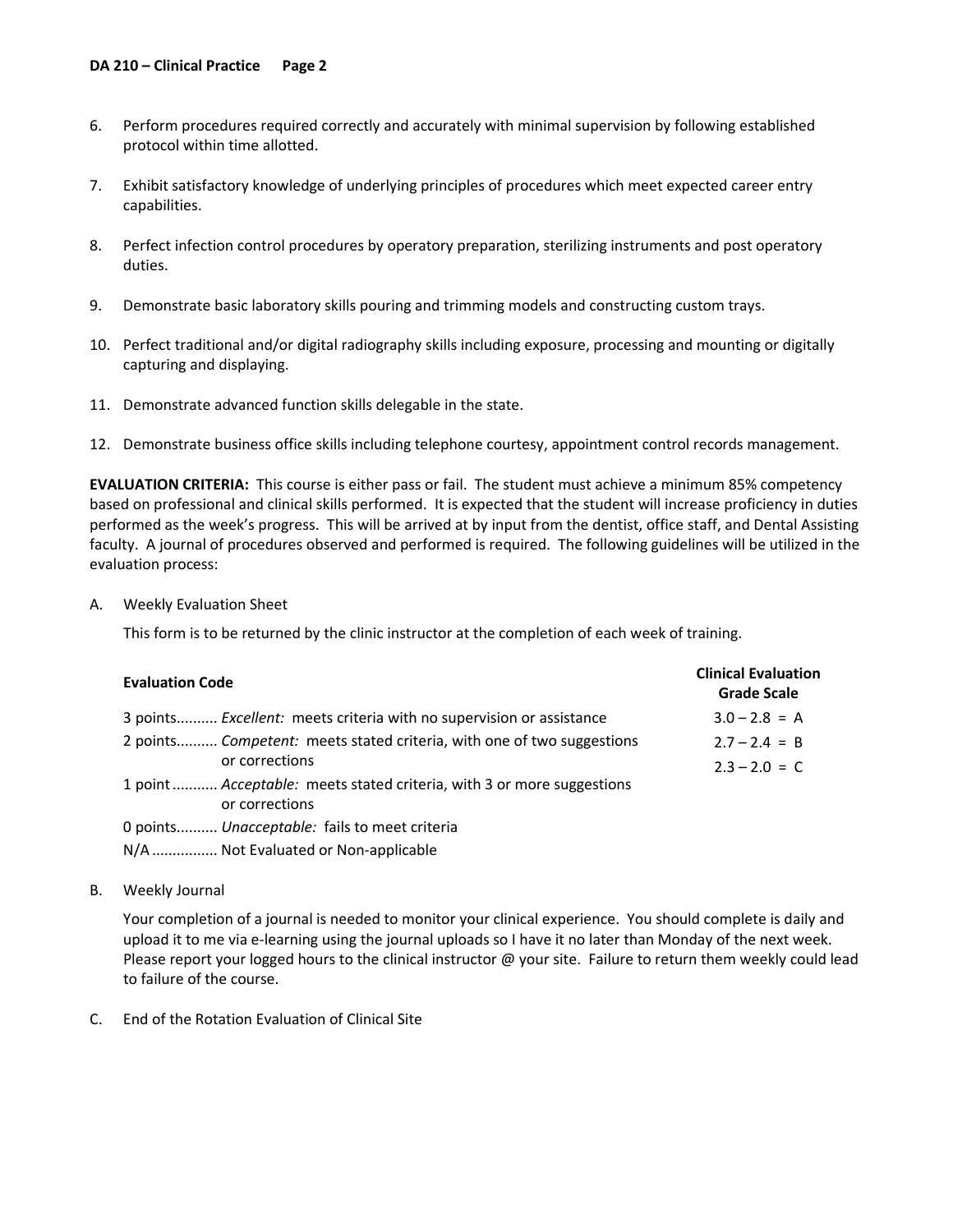**GRADING CRITERIA:** Once all of the above information under performance standards must be received, reviewed and determined that the program standards have been met, the student will receive a passing grade. If these are not met, the student will receive a failing grade.

**ACADEMIC HONESTY STUDENTS' RESPONSIBILITIES:** Students are responsible for their own behaviors and are expected to maintain stated standards of academic honesty. Students share the responsibility with the faculty for maintaining an environment that supports academic honesty and discourages plagiarism or cheating.

**FACULTY AND ADMINISTRATOR RESPONSIBILITIES:** Faculty are responsible for creating a classroom and testing environment that discourages cheating, confronts suspected violators and insures fair treatment of all students. Administrators also share the responsibility for developing an environment that discourages academic dishonesty.

### **If a student is participating in academic dishonesty and is caught, he/she may be dismissed from the course.**

**ACADEMIC DISHONESTY:** The following activities are considered to be academically dishonest:

- Failing to report observed instances of academic dishonesty.
- Plagiarism, defined as representing as one's own, the ideas, writings, or other intellectual properties of others, including other students; any material taken verbatim from the work of others must be placed in quotation marks and a reference cited. Paraphrased content must have appropriate attribution.
- Collaboration on assignments unless it is clearly permitted per the syllabus/instructor.
- Falsifying academic records.
- Bribing faculty to improve academic scores or grades.
- Acquiring an exam during the preparation, duplication, storage, or prior to testing date.
- Removing or acquiring secured exams after administration.
- Copying answers from another student's examination.
- Taking a crib sheet or other form of prepared answers/notes into an examination when not permitted by the instructor.
- Leaving the examination and returning without permission.
- Taking an examination for someone else, preparing and submitting an assignment for someone else, or sign-in for class for someone else.
- Receiving, retaining, and/or using materials obtained in a manner that is defined as academically dishonest.
- Using signals or otherwise communicating (e.g. text messaging) during an examination to share answers with or from another student.
- Continuing to answer test items beyond the prescribed exam time limit.
- Falsifying reasons for excused absences from examinations.
- Taking examinations at times other than the one to which you have been assigned in order to obtain more preparation time.

**RECORDING STATEMENT:** Without permission, students do not have the authority to record any of the dental assisting classes, its class members, or any expressed content.

**INSTRUCTOR RIGHTS STATEMENT:** The instructor has the right to change any and all material on this syllabus at any time.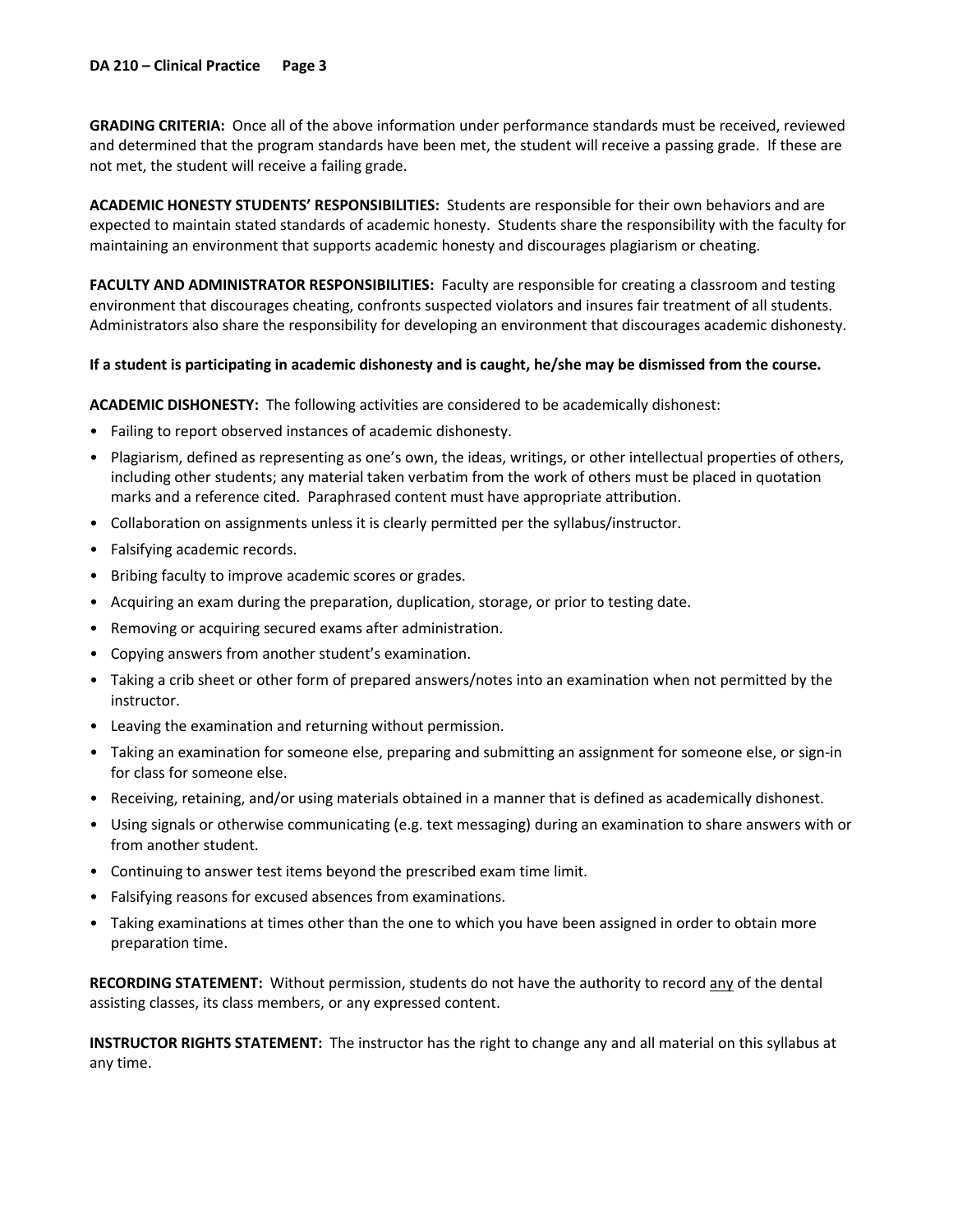**ADA STATEMENT:** Watertown School District 14-4 provides equal opportunity in its employment regulations, educational, and activity programs. It is the policy of the District not to discriminate on the basis of sex, race, color, national origin, creed, religion, marital or veteran status, status in regard to public assistance, age, or disability.

Students are entitled to 'reasonable accommodations' under provisions of the Americans with Disabilities Act. Those in need of such accommodations should notify the instructor and make appropriate arrangements with the Office of Disability Services, Educational Services/Library.

Inquiries regarding implementation and compliance of the Americans with Disabilities Act may contact Sandie Jungers, Special Needs Coordinator, Watertown School District 14-4, P.O. Box 730, Watertown, SD 57201-0730, 605- 882-6312. Persons with inquiries regarding implementation and compliance regarding Title IX or Section 504 may contact the Watertown School District Superintendent's Office, P.O. Box 730, Watertown, SD 57201-0730, 605-882- 6312.

Additional inquiries may be directed to the Regional Director, U.S. Department of Education, Office for Civil Rights, 10220 North Executive Hills Boulevard, 8th Floor, Kansas City, MO 64153-1367, 816-880-4200.

### **STUDENT SERVICES:**

## • *Career Counseling*

Guidance is available for students when investigating career choices or in reaffirming the choice already made.

## • *Personal Counseling*

Knowing that student life can be stressful, Lake Area Tech provides personal on-campus counseling for either school-related or non-school-related issues. At times, referral to another counseling service may be warranted. Check with the on-campus counseling staff if you have concerns you need to discuss. Specific referrals for drug and alcohol-related issues will be made by on-campus counselors.

### • *Student Tutoring*

The Educational Services Center staff and peer tutors provide tutoring for all courses. If you are a student in need of help in any of your classes, please contact the Educational Services Coordinator located in the LATI library.

## • *Online Learner Information*

Additional information and support for online learners at LATI is available at: http://www.lakeareatech.edu/onlinelearner/index.html